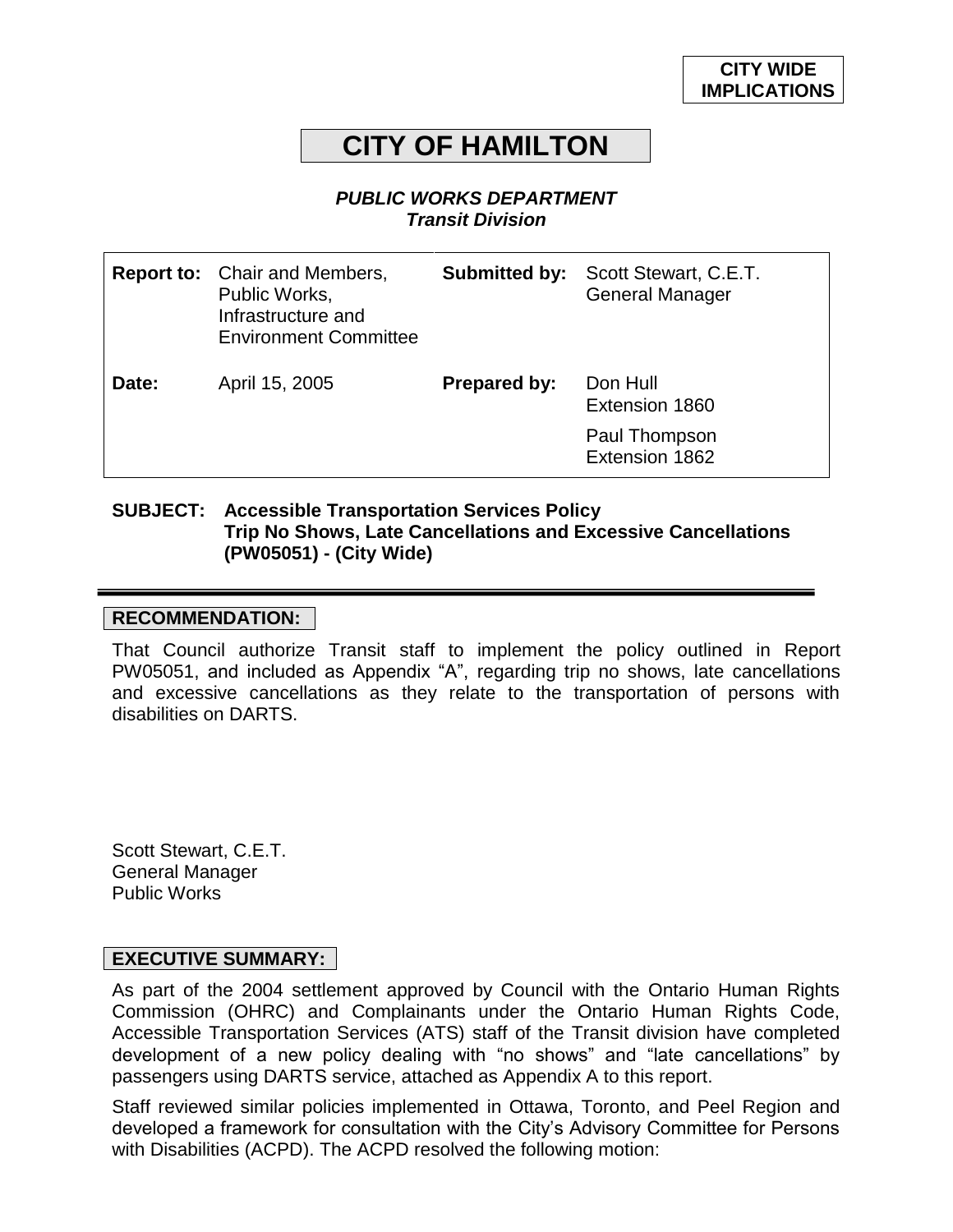#### **SUBJECT: Accessible Transportation Services Policy Trip No Shows, Late Cancellations and Excessive Cancellations (PW05051) - (City Wide) - Page 2 of 10**

That the Advisory Committee for Persons with Disabilities (ACPD) endorse Accessible Transportation Services (ATS) Policy No. 2005-01, Trip No Shows, Late Cancellations and Excessive Cancellations, subject to the following conditions:

- i) that a relevant training program be developed and the training be a requirement for all individuals involved in the administration of the appeal process;
- ii) that a steering committee be established to assist with and evaluate the implementation of the policy, and to monitor the process and its impacts;
- iii) that the Trip No Shows, Late Cancellations and Excessive Cancellations Policy be re-evaluated at 6 months and 12 months.

The ACPD resolution also noted the following:

The Advisory Committee for Persons with Disabilities discussed the policy. There was acknowledgement that the policy is not meant to penalize users but to focus on possible abusers of the system. However, because it will apply to all users, there were concerns and questions raised about the policy. The committee questioned the way the policy will be implemented; possible impact on users who are not able, due to their disability or circumstances, to meet the requirements of the policy; whether or not a person would be at risk of being permanently removed from the client list; who is responsible for interpreting the policy; and at whose discretion clients are placed in the system. Concerns expressed included the concern that a language barrier, low literacy or mental disability barrier could be the reason behind the no show or frequent cancellation, and that persons who use the system for transportation to and from work would be possibly caught in the penalties due to a vacation period or a change in work schedule. A suggestion was made to allow a doctors note certifying an inability to meet the requirements of the policy as sufficient to waive the penalties. Recommendations proposed include training for anyone involved in the appeal process to ensure they are aware of the impacts of suspensions of service on the users, for a steering committee and for frequent evaluation of the impacts of the policy.

The policy conforms to the terms of the settlement with the Ontario Human Rights Commission (OHRC) and Complainants. The policy addresses the principles agreed upon with the ACPD, namely that:

- No shows, late cancellations, and excessive cancellations by individual passengers have a direct impact on the effectiveness of the specialized transportation system in meeting the needs of all passengers, by limiting the general availability of trips and causing service delays.
- Providing the highest level of trip availability and fulfilment within existing resources is a principle that contributes to effectiveness and efficiency of the service, to the benefit of all passengers and the community.
- While personal circumstances of passengers outside of their control may contribute to occasions where a no show or late cancellation is unavoidable, each passenger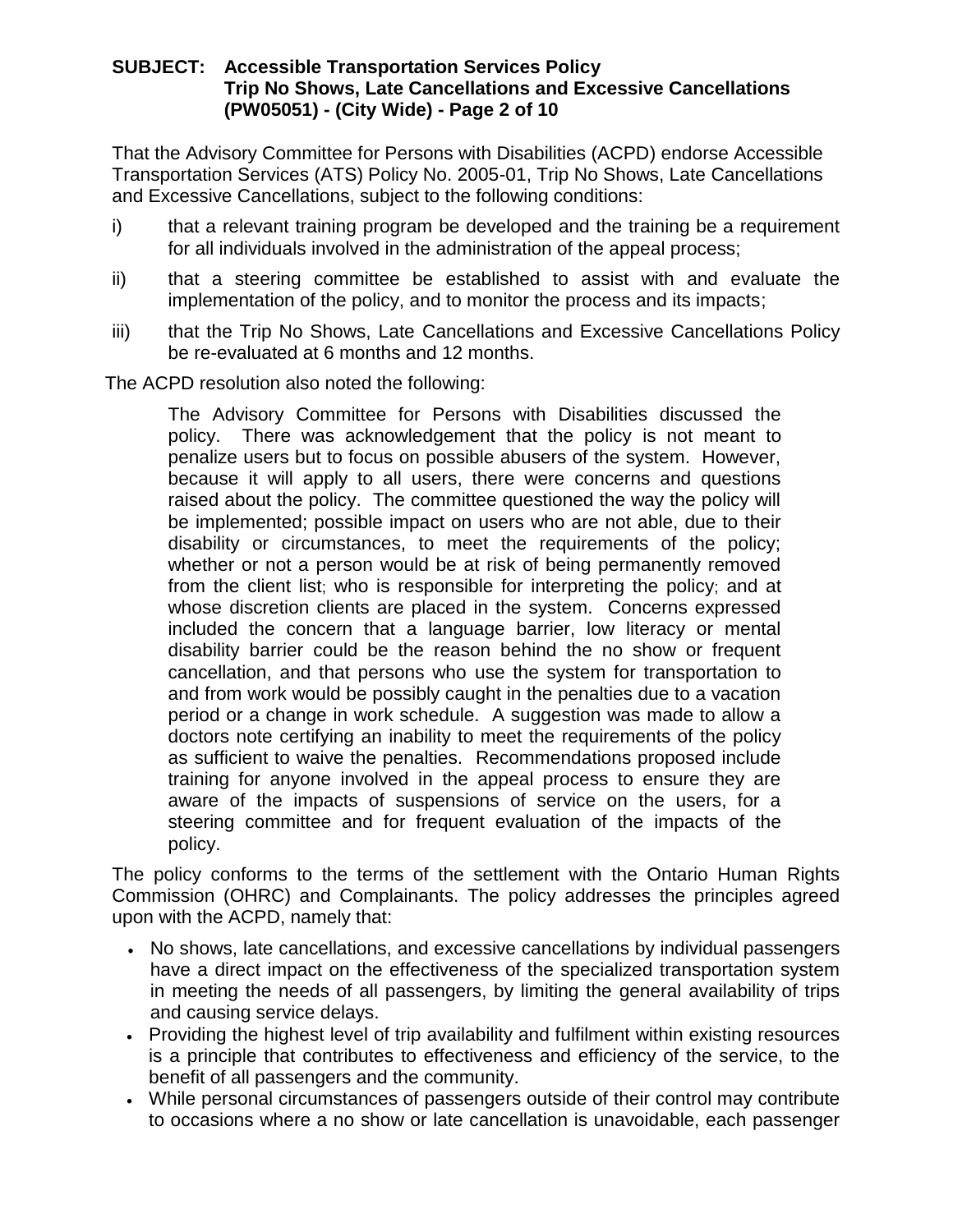#### **SUBJECT: Accessible Transportation Services Policy Trip No Shows, Late Cancellations and Excessive Cancellations (PW05051) - (City Wide) - Page 3 of 10**

is responsible for maintaining stated levels of no-shows, late cancellations, and cancellations, as defined within the Policy Conditions.

Key aspects of the policy include:

- a change in passenger requirements regarding advance cancellation of trips, such that a cancellation must be made by 4:30 p.m. of the day prior to the day of service (current policy allows cancellation up to one hour before the trip);
- the use of a progressive system of service sanctions where individuals exceed the conditions of the policy (current policy imposes a \$5 charge for no show, no sanction for late or excessive cancellations); and
- an appeal process which allows for evaluation of circumstances which individuals may experience and may have an effect on their ability to comply with the terms of the policy.

As part of the implementation process, staff will communicate the new policy to Registrants prior to commencement, and will work with members of the ACPD to address concerns through the use of a Steering Committee including staff and members of the ACPD, specific training, and consideration of policy modification after evaluation periods recommended by the ACPD.

It is expected that the new policy will encourage earlier trip cancellations by passengers, freeing up usable service availability for others who have been unable to get the trips that they need.

# **BACKGROUND:**

The information/recommendations contained within this report have City wide implications and relate to matters/facilities/programming/property within the entire City.

Under the terms of the settlement approved by Council with the Ontario Human Rights Commission and Complainants under the Code, the City had undertaken the following:

*"In consultation with the City's Advisory Committee for Persons with Disabilities, the City*  will develop and implement a new policy regarding Registrants who are not available *without having given prior notice for their scheduled trips ("no shows") and Registrants who are late cancelling their scheduled trips ("late cancellations"). Such policy may include progressive penalties, including suspension of DARTS service to a registrant. Upon implementation of such a policy regarding no shows and late cancellations, the City will eliminate the current no show fee for Registrants. The City will implement a new policy and eliminate the current no show fee for Registrants within 3 months of the date of this agreement."*

In order to concurrently address the identified issue of individuals accumulating excessive cancellations, and thus affecting the availability of trips to other passengers, the policy as developed includes terms that will allow for monitoring of passengers who exhibit a pattern of abuse of this and other policy conditions.

The issue of trip cancellations has been an increasing concern. As illustrated in Table 1 below, in January and February 2005 over 23% of all trip bookings were not used by passengers for reason of cancellation or no show. Under the current policy of allowing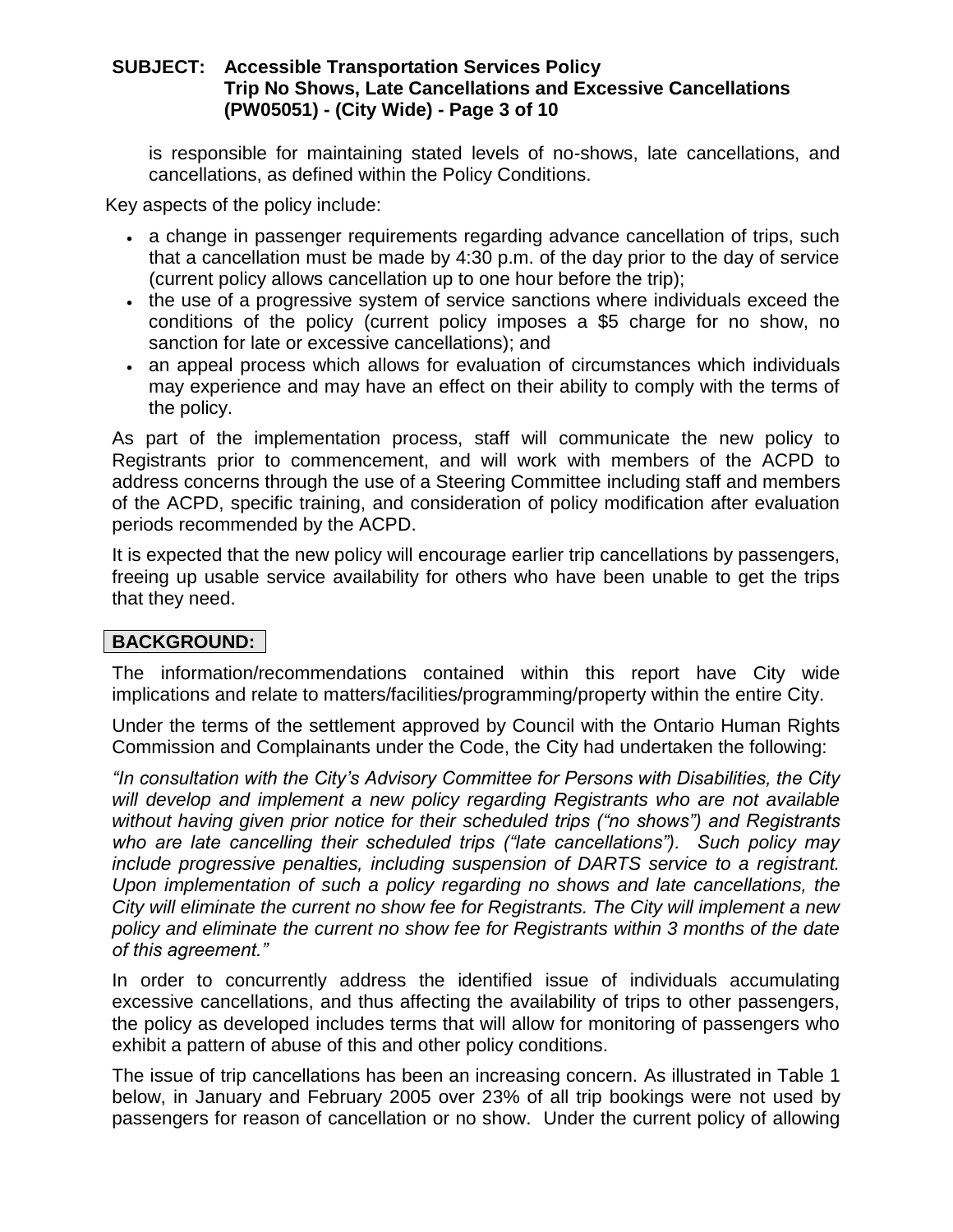# **SUBJECT: Accessible Transportation Services Policy Trip No Shows, Late Cancellations and Excessive Cancellations (PW05051) - (City Wide) - Page 4 of 10**

passengers to cancel up to one hour in advance of the trip, these 17,000 cancellations were generally not usable in creating additional service availability for other passengers.

| 2005     | <b>Trip Requests</b> | <b>Trip Cancellations</b> | <b>Trip No Shows</b> | % Trip Cancellations &<br>No Shows |
|----------|----------------------|---------------------------|----------------------|------------------------------------|
| January  | 39,928               | 8,841                     | 726                  | 24.0%                              |
| February | 42,000               | 8,814                     | 683                  | 22.6%                              |
| Total    | 81,298               | 17,655                    | 1,409                | 23.4%                              |

Table 1 Cancellations and No Shows on DARTS

# **ANALYSIS OF ALTERNATIVES:**

Staff reviewed similar policies implemented in Ottawa, Toronto, and Peel Region and further consideration of "best practice" alternatives was expected to yield only variations on the essential elements of the policy. The policy as written represents a consensus of staff and stakeholders on the most effective means of dealing with the issues the policy is intended to address.

Maintaining the current policy is not an alternative, as the City's settlement with the Ontario Human Rights Commission and complainants under the Act requires that a new policy be developed within the framework presented within this report.

# **FINANCIAL/STAFFING/LEGAL IMPLICATIONS:**

There are no financial implications to the recommendation.

There are no immediate staffing implications to the recommendation, although the requirements of the policy to closely evaluate individual passenger circumstances presented under appeal may necessitate the reconsideration of staff resource requirements once the policy has been employed for the initial 6 month evaluation period.

The recommended policy conforms to the terms of the 2004 settlement approved by Council with the Ontario Human Rights Commission (OHRC) and Complainants under the Ontario Human Rights Code.

# **POLICIES AFFECTING PROPOSAL:**

The recommendation conforms to the City requirement to incorporate review, comment and recommendation by the City of Hamilton Advisory Committee for Persons with Disabilities (ACPD) on reports and proposed legislation which affect all persons with disabilities.

#### **CONSULTATION WITH RELEVANT DEPARTMENTS/AGENCIES:**

Consultation was undertaken between Transit staff, and key stakeholders including the ACPD, DARTS, and staff from Legal Services and Customer Service, Access and Equity.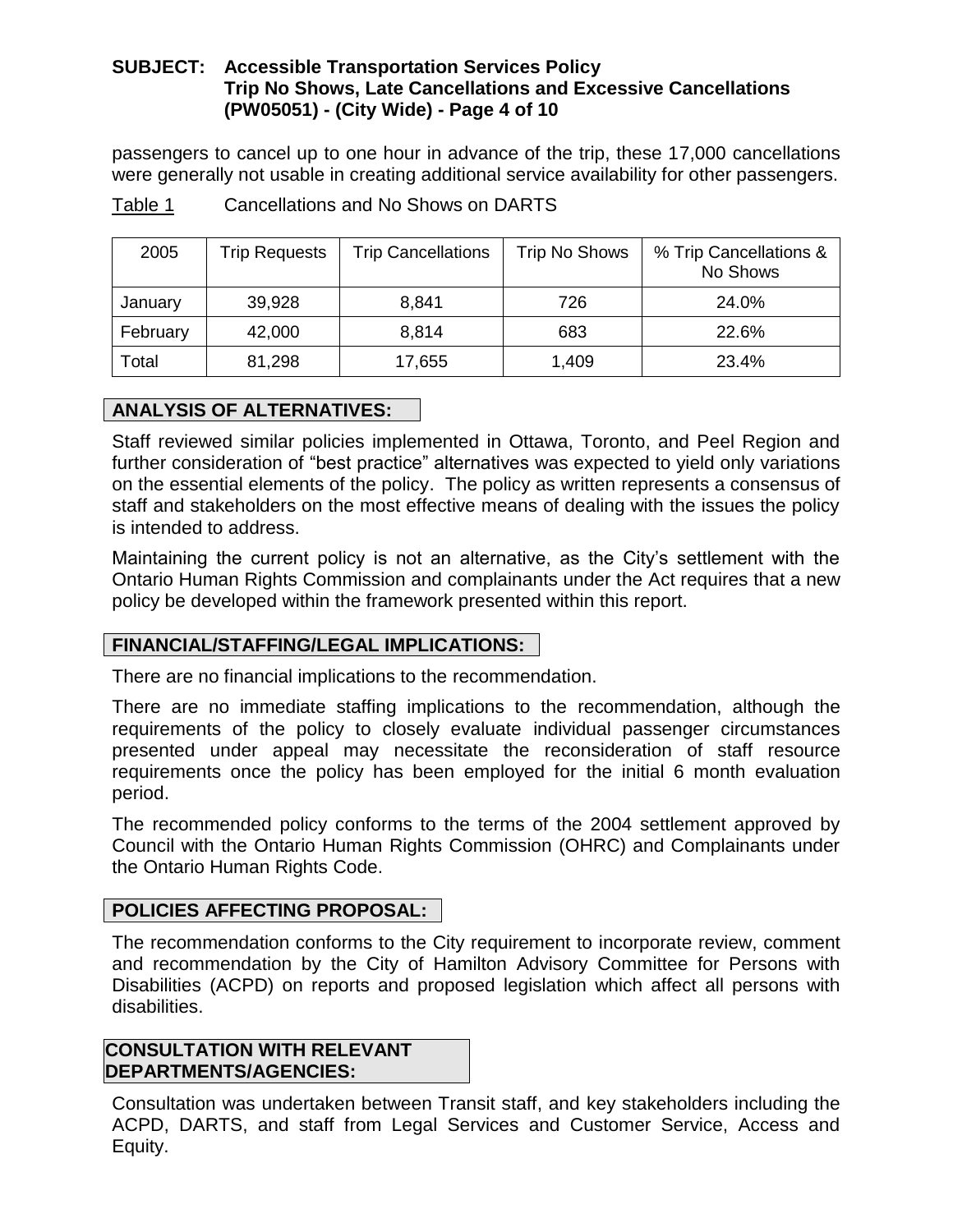# **SUBJECT: Accessible Transportation Services Policy Trip No Shows, Late Cancellations and Excessive Cancellations (PW05051) - (City Wide) - Page 5 of 10**

# **CITY STRATEGIC COMMITMENT:**

# Goal: A Great City in Which to Live

The recommendation supports the commitment to providing quality community services to residents and supporting people in need, with care, by ensuring sustainability of the transit service for persons with disabilities.

#### Goal: A City Where People Come First

The recommendation supports the commitment to providing opportunities for public input, through a consultative policy development process that is inclusive of persons with disabilities and other community stakeholders.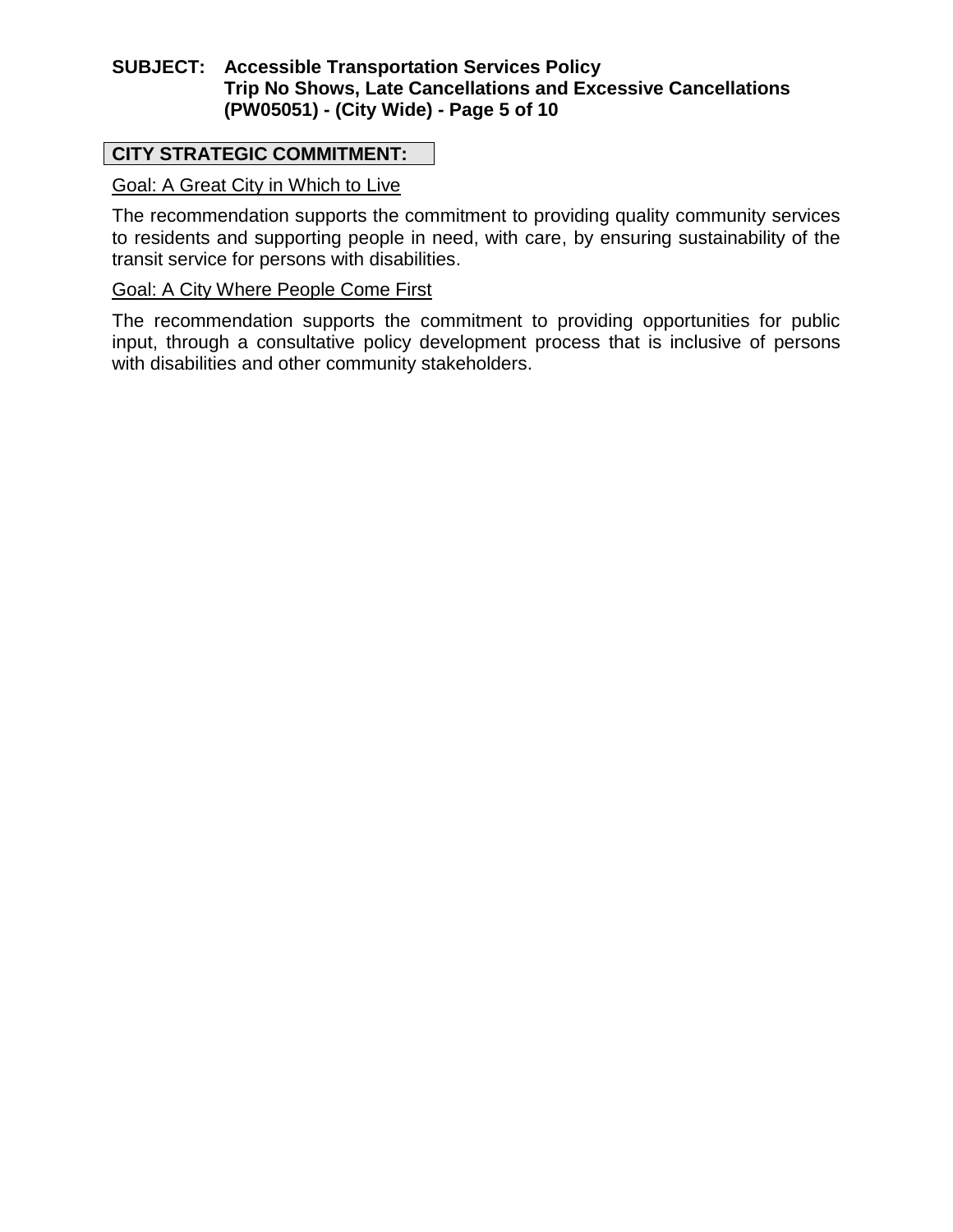# **SUBJECT: Accessible Transportation Services Policy Trip No Shows, Late Cancellations and Excessive Cancellations (PW05051) - (City Wide) - Page 6 of 10**

APPENDIX "A"

#### **CITY OF HAMILTON**

#### **DEPARTMENT: PUBLIC WORKS DIVISION: TRANSIT SECTION: ACCESSIBLE TRANSPORTATION SERVICES (ATS)**

| <b>POLICY SUBJECT: Trip No Shows, Late</b><br><b>Cancellations and Excessive Cancellations</b> | POLICY NO.: 2005-01       |  |
|------------------------------------------------------------------------------------------------|---------------------------|--|
| <b>EFFECTIVE DATE: 2005-05-01</b>                                                              | LAST REVISION: 2005-03-30 |  |

#### **GUIDING PRINCIPLES:**

ATS and DARTS undertake to deliver a shared ride transportation service that is reliable, punctual and to the satisfaction of its passengers. In order to meet this standard, passengers have a responsibility to assist in making the service more effective by not booking trips that will not be taken, and by cancelling unwanted trips in a timely manner. No shows, late cancellations, and excessive cancellations by individual passengers have a direct impact on the effectiveness of the specialized transportation system in meeting the needs of all passengers, by limiting the general availability of trips and causing service delays. Providing the highest level of trip availability and fulfilment within existing resources is a principle that contributes to effectiveness and efficiency of the service, to the benefit of all passengers and the community. While personal circumstances of passengers outside of their control may contribute to occasions where a no show or late cancellation is unavoidable, each passenger is responsible for maintaining stated levels of no-shows, late cancellations, and cancellations, as defined within the Policy Conditions.

The policy for managing no shows, late cancellations, and excessive cancellations is intended to identify discernible patterns of abuse, and is designed such that:

- legitimate reasons for no shows and late cancellations are considered, as part of any investigation;
- progressive warnings and/or service suspensions are employed; and
- an appeal process is available to passengers.

Development of this policy is a result of the 2004 Agreement reached between the City of Hamilton, the Ontario Human Rights Commission, and complainants under the Human Rights Code; and has been undertaken with the participation and concurrence of the Advisory Committee for Persons with Disabilities for the City of Hamilton.

#### **PURPOSE:**

The purpose of the policy is to provide an appropriate mechanism for dealing with the management of no shows, late cancellations, and excessive cancellations by passengers in a consistent and understandable manner that fulfils the guiding principles of the policy.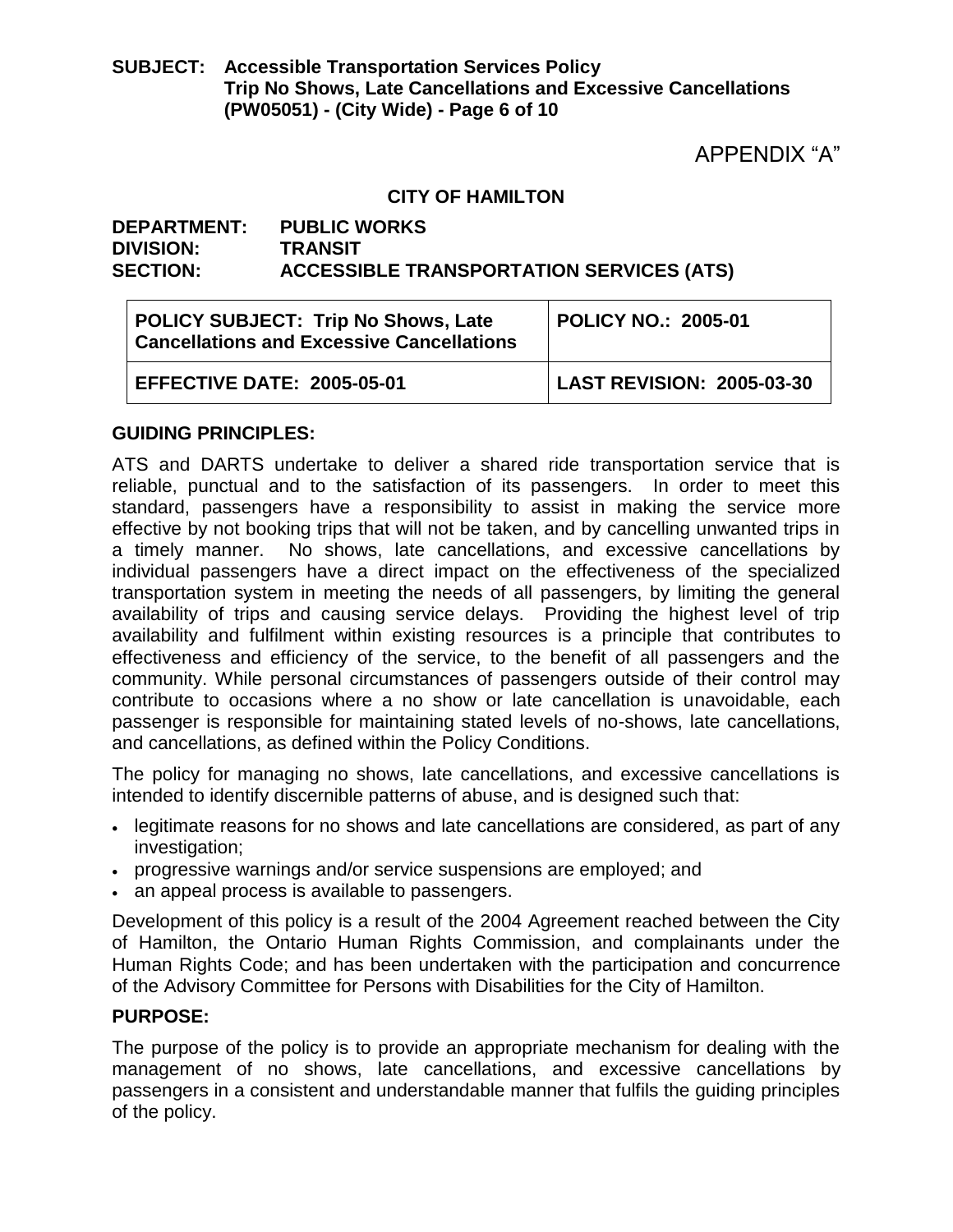# **SUBJECT: Accessible Transportation Services Policy Trip No Shows, Late Cancellations and Excessive Cancellations (PW05051) - (City Wide) - Page 7 of 10**

# **POLICY CONDITIONS:**

The policy applies to any DARTS passenger who exceeds one or more of the following conditions in a calendar month period.

- 1. Maximum six (6) late cancellations.
- 2. Maximum three (3) no shows.
- 3. Maximum seven (7) combined late cancellations and no shows.
- 4. Maximum of 25% (with a minimum of 10 occurrences) of subscription and/or casual booking trips cancelled.

Cancellations and no shows are recorded on a single one way trip basis. A cancelled round trip is two trip cancellations. A no show will be recorded for the first of two trips in a round trip if the passenger is not in contact with DARTS; the return trip will be recorded as a cancellation.

# **POLICY ACTIONS:**

Each of the below noted policy actions is subject to an appeal within the prescribed time frame, and the actions described are only taken if the appeal is unsuccessful.

- 1. After exceeding the policy conditions for the first time in a calendar month period, an initial advisory letter will be issued outlining the policy, and informing the passenger of further progressive action that might be undertaken.
- 2. Upon exceeding the policy conditions for the second time within a twelve month period from the date of the initial advisory letter, a second advisory letter will be issued notifying the passenger of a three (3) day suspension of service, and informing the passenger of further progressive action that might be undertaken.
- 3. Upon exceeding the policy conditions for the third time within a twelve month period from the date of the second advisory letter, a third advisory letter will be issued notifying the passenger of a ten (10) day suspension of service, and informing the passenger of further progressive action that might be undertaken.
- 4. Upon exceeding the policy conditions for the fourth time within a twelve month period from the date of the third advisory letter, a fourth advisory letter will be issued notifying the passenger of a minimum thirty (30) day suspension of service, and where subscription bookings are held, the loss of subscription booking privileges for a period of twelve months. Subsequent suspensions imposed will be for a minimum of thirty (30) days, until such time as a clear record is achieved by the passenger. Passengers who receive a service suspension of thirty (30) days or more may appeal to have medical trips excluded from the suspension. At the discretion of the Appeal Panel, a passenger who is granted this form of relief may have the suspension period extended by up to ten (10) days.
- 5. When the passenger has stayed free of violations for a twelve (12) month period following any of the above policy actions, the passenger's record will be reestablished as clear.

Any no shows and late cancellations due to unusual circumstances beyond the control of the passenger may be deemed by ATS and/or the Appeal Panel to be a legitimate reason for failure of the passenger to cancel a trip within the time frames of the policy, and will **not** be used in determining if a passenger has exceeded the conditions of the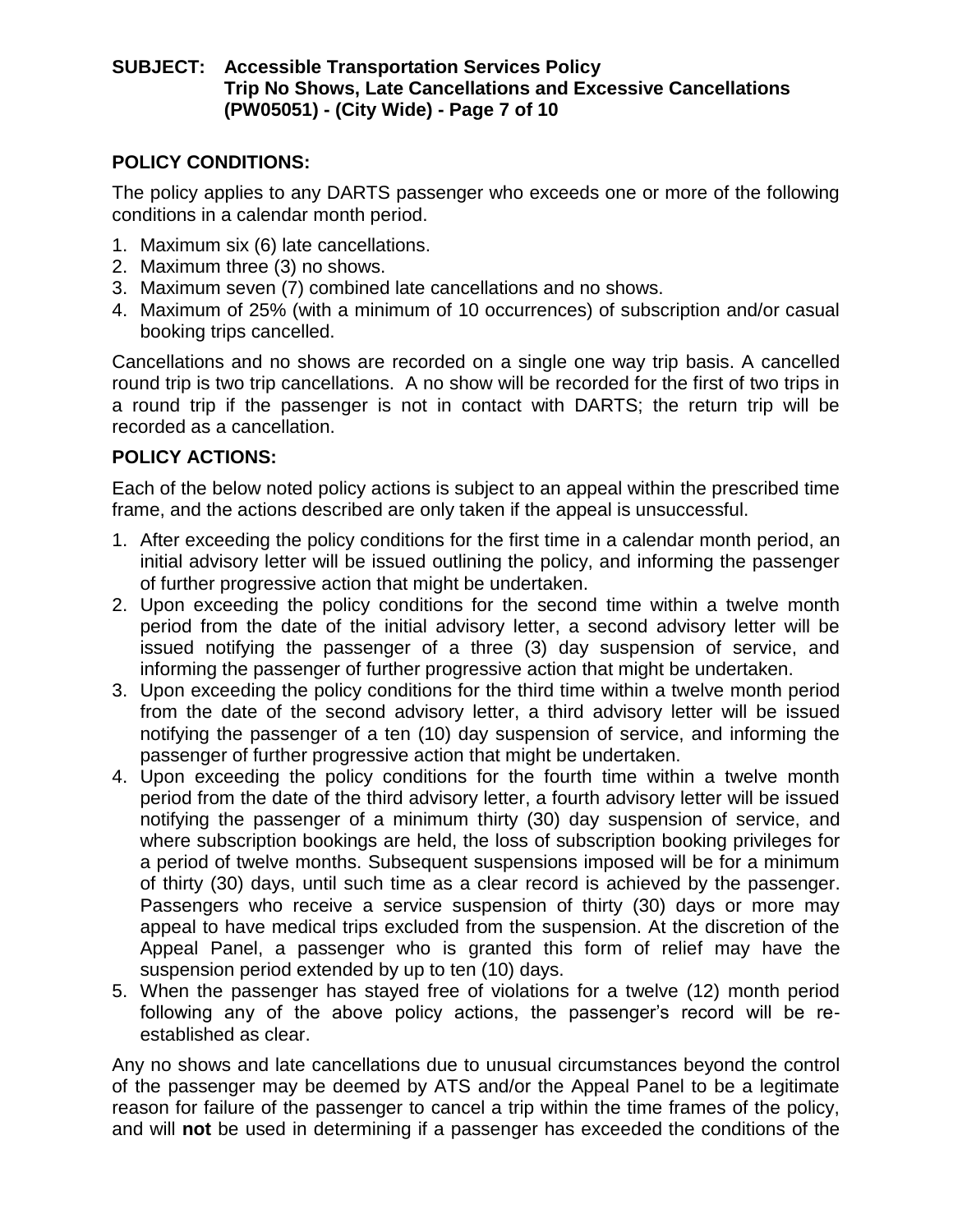#### **SUBJECT: Accessible Transportation Services Policy Trip No Shows, Late Cancellations and Excessive Cancellations (PW05051) - (City Wide) - Page 8 of 10**

policy. Some examples of unusual circumstances beyond the control of the passenger **may** include, but are not limited to:

- unplanned passenger hospitalization (certification may be required);
- caregivers failing to call on behalf of a passenger;
- incidental breakdown of a personal mobility device.

Circumstances which are automatically deemed to be beyond the control of the passenger and will **not** be used in determining if a passenger has exceeded the conditions of the policy include:

- program closures (e.g. Day Programs, etc.) for specific periods which are made known to ATS and/or DARTS in advance;
- arrival by DARTS, outside of the pick up window and/or more than thirty (30) minutes after the passenger's negotiated time, such occurrence being considered a "late" pick up;
- failure of DARTS to perform an agreed upon trip (missed trip); or
- cancellation of service by DARTS due to a snow emergency.

# **PASSENGER APPEAL PROCESS:**

As it is not possible to document every circumstance which would constitute an exception to the policy as part of the policy itself, an Appeal Process is available to passengers.

- 1. For the **first advisory letter**, the passenger or their designate must telephone an ATS Customer Service Representative within ten (10) days, during regular ATS office hours (Monday to Friday, 8:30 a.m. to 4:30 p.m.), to present their appeal. The ATS Customer Service Representative, upon review and consultation with the Supervisor of ATS, will make a final determination on the appeal.
- 2. For the **second and subsequent advisory letters** and their associated policy actions, the passenger or their designate must appeal in writing to ATS Customer Service. A response by e-mail is considered an acceptable form of written appeal by the passenger. If, after review, a resolution cannot be achieved which is agreeable to the passenger, the appeal will be referred for the consideration of the Appeal Panel.

Where a passenger is unable to provide a written appeal due to their disability, an ATS Customer Service Representative will assist the passenger in filing a written appeal.

The Appeal Panel shall be comprised of one representative from each of ATS and DARTS, and a member appointed by the Advisory Committee for Persons with Disabilities (ACPD). The Appeal Panel will convene approximately once a month to resolve outstanding appeals.

3. All appeals in writing must be received by ATS within twenty (20) days of the date of the advisory letter. Appeals must be addressed to the care of:

Accessible Transportation Services Attention: Passenger Advisory Appeals 2200 Upper James Street, R.R. # 2, Mount Hope ON L0R 1W0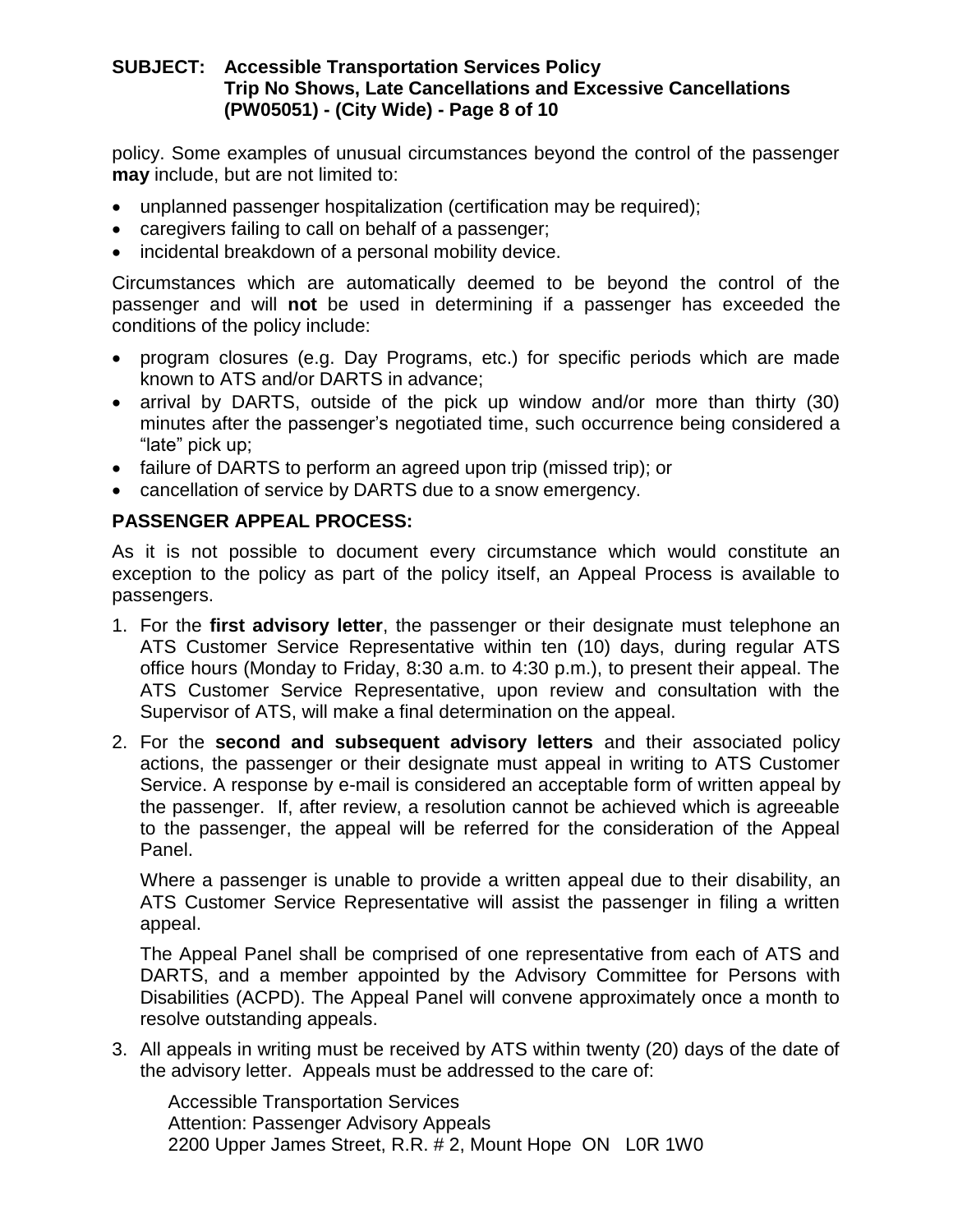# **SUBJECT: Accessible Transportation Services Policy Trip No Shows, Late Cancellations and Excessive Cancellations (PW05051) - (City Wide) - Page 9 of 10**

- 4. The appeal documentation provided by the passenger shall include:
	- passenger name;
	- passenger registration number;
	- address;
	- telephone number where the passenger may be reached during regular ATS office hours;
	- reason(s) for the appeal;
	- supporting documentation where required (e.g. certification of passenger hospitalization); and
	- the remedy sought.
- 5. Upon receipt of an appeal, ATS will contact the passenger by phone and will subsequently confirm receipt of the appeal in writing within ten (10) days, specifying the time frame for the appeal to be dealt with. From the time an appeal is received by ATS until a decision of the ATS Customer Service Representative or the Appeal Panel is issued, the passenger will continue to have access to the service.
- 6. Failure to appeal a policy action within the prescribed time frames will result in the automatic application of the identified policy action.

# **PROCEDURES:**

- ATS and/or DARTS staff will accurately record no shows, late cancellations, and cancellations as defined by the policy.
- In the case of a no show, DARTS staff will inform the passenger of the no show by means of a contact notice ("Sorry! We Were Here For Your Scheduled Pick Up Time …") left at the pick up point (where such contact notice may be reasonably employed with discretion that respects the dignity of the passenger), or directly where telephone contact with the passenger is subsequently obtained.
- In the case of a late cancellation, ATS and/or DARTS staff will inform the passenger at the time of cancellation, providing such clarification of the policy as may be requested by the passenger.
- ATS Customer Service staff will generate and review no show, late cancellation, and cancellation reports on a monthly basis, once completed DARTS manifests have been input to ensure accuracy.
- Passengers who are identified as falling outside of the acceptable number of incidents will be contacted by letter. The letter will identify the dates of the incidents, the level of action under the policy, and the opportunity for appeal.
- A statement regarding the privacy of passenger information provided under appeals will be included in the letter to passengers.

# **DEFINITIONS:**

#### **Cancellation**

A trip cancellation occurs when a passenger books a trip, and cancels such a request no later than the required time of 4:30 p.m. of the day preceding the trip. Cancellations are recorded on a single one way trip basis. A cancelled round trip is two trip cancellations.